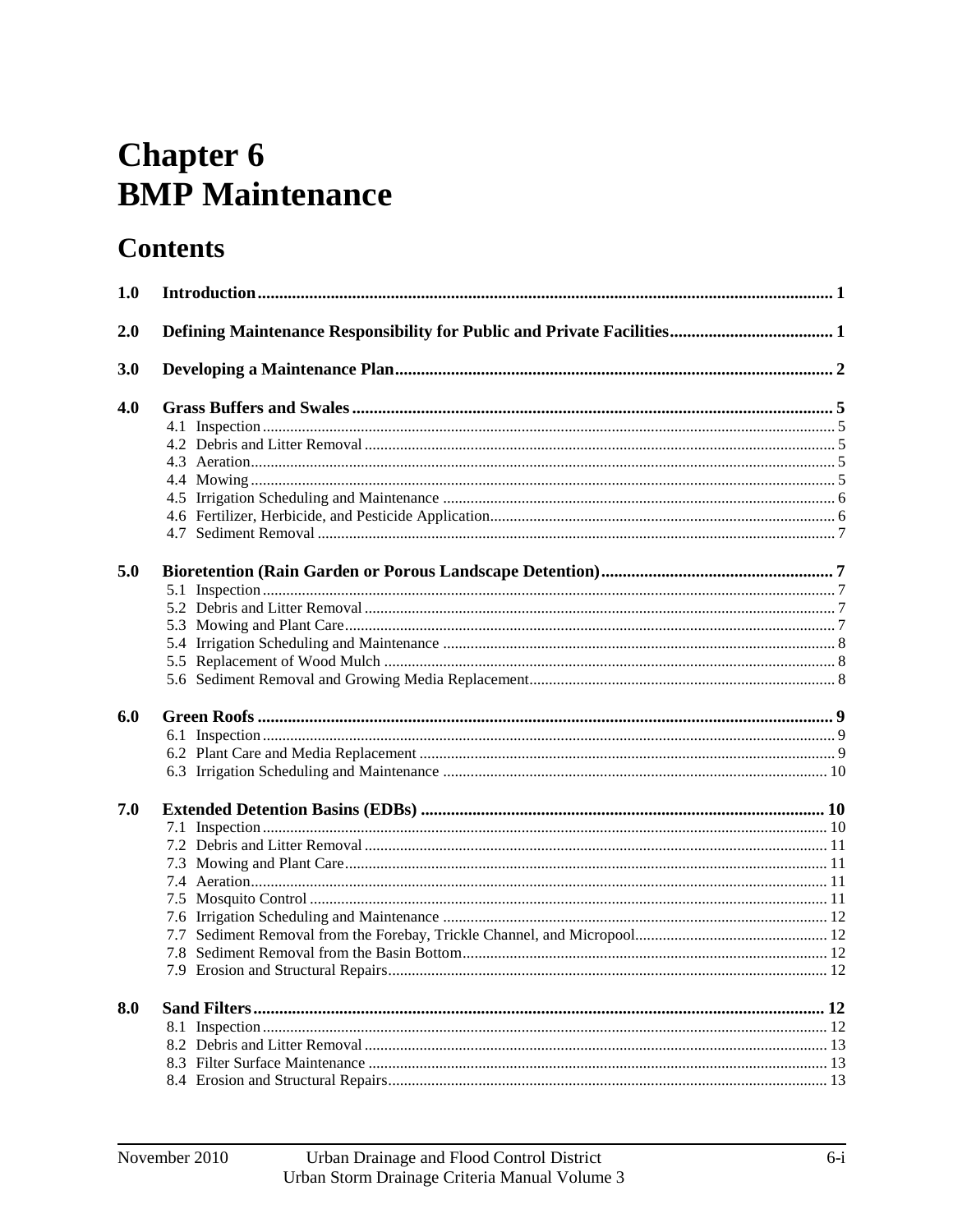| 9.0         |  |
|-------------|--|
|             |  |
|             |  |
|             |  |
|             |  |
|             |  |
|             |  |
| <b>10.0</b> |  |
|             |  |
|             |  |
|             |  |
|             |  |
|             |  |
|             |  |
|             |  |
|             |  |
|             |  |
|             |  |
| <b>12.0</b> |  |
|             |  |
|             |  |
|             |  |
| 13.0        |  |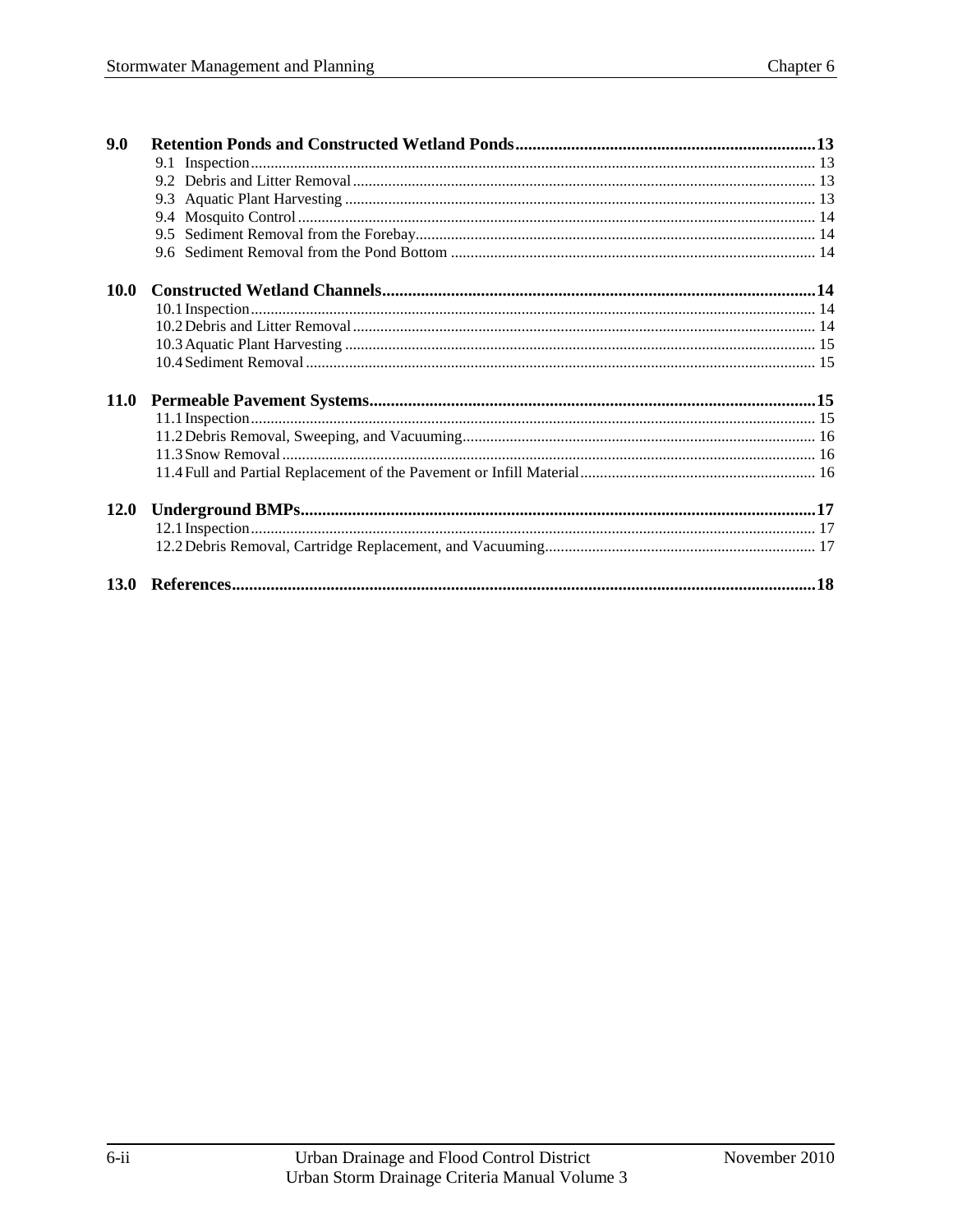# <span id="page-2-0"></span>**1.0 Introduction**

In order for stormwater BMPs to be effective, proper maintenance is essential. Maintenance includes both routinely scheduled activities, as well as non-routine repairs that may be required after large storms, or as a result of other unforeseen problems. BMP maintenance is the responsibility of the entity owning the BMP; however, local governments with municipal separate storm sewer system (MS4) permits are responsible for ensuring that maintenance of privately owned BMPs occurs within their MS4.

BMPs should be designed with maintenance as one of the key design considerations. Planning-level design guidance pertaining to maintenance is included in the individual Fact Sheets contained within this manual. This chapter focuses on maintenance of in-service BMPs and provides recommendations for private BMP owners, as well as for MS4 permittees responsible for ensuring proper maintenance for both public and private facilities within their MS4.

### <span id="page-2-1"></span>**2.0 Defining Maintenance Responsibility for Public and Private Facilities**

Identifying who is responsible for maintenance of BMPs and ensuring that an adequate budget is allocated for maintenance is critical to the long-term success of BMPs. Maintenance responsibility may be assigned in different ways:

- Publically owned BMPs are maintained by the MS4 permittee.
- Publically owned regional drainage facilities located within the UDFCD service area may be maintained by UDFCD when specific maintenance eligibility criteria are met (subject to funding limitations).
- Privately owned BMPs typically are maintained by the property owner, homeowner's association, or property manager.
- **Privately owned BMPs may be maintained by the MS4 permittee under a written agreement with the** owner, with appropriate fees assessed for maintenance services.

MS4 permittees can utilize a variety of legal approaches to ensure maintenance of stormwater BMPs. Representative measures include:

- Agreements establishing legally binding BMP maintenance requirements and responsibilities.
- **Permit obligations specifying BMP requirements; or**
- **Municipal legislative action or rulemaking authority.**

Examples of some of the specific requirements for BMP maintenance suggested for legal agreements by the Watershed Management Institute (1997) include:

- **General Assurances:** Identify requirements for proper operation and maintenance, conditions for modification of facilities, dedicated easements, binding covenants, operation, and maintenance plans, and inspection requirements.
- **Warranty Period:** Require the original developer to be responsible for maintenance and operation during a defined short-term period and identify the entity responsible for long-term operation. The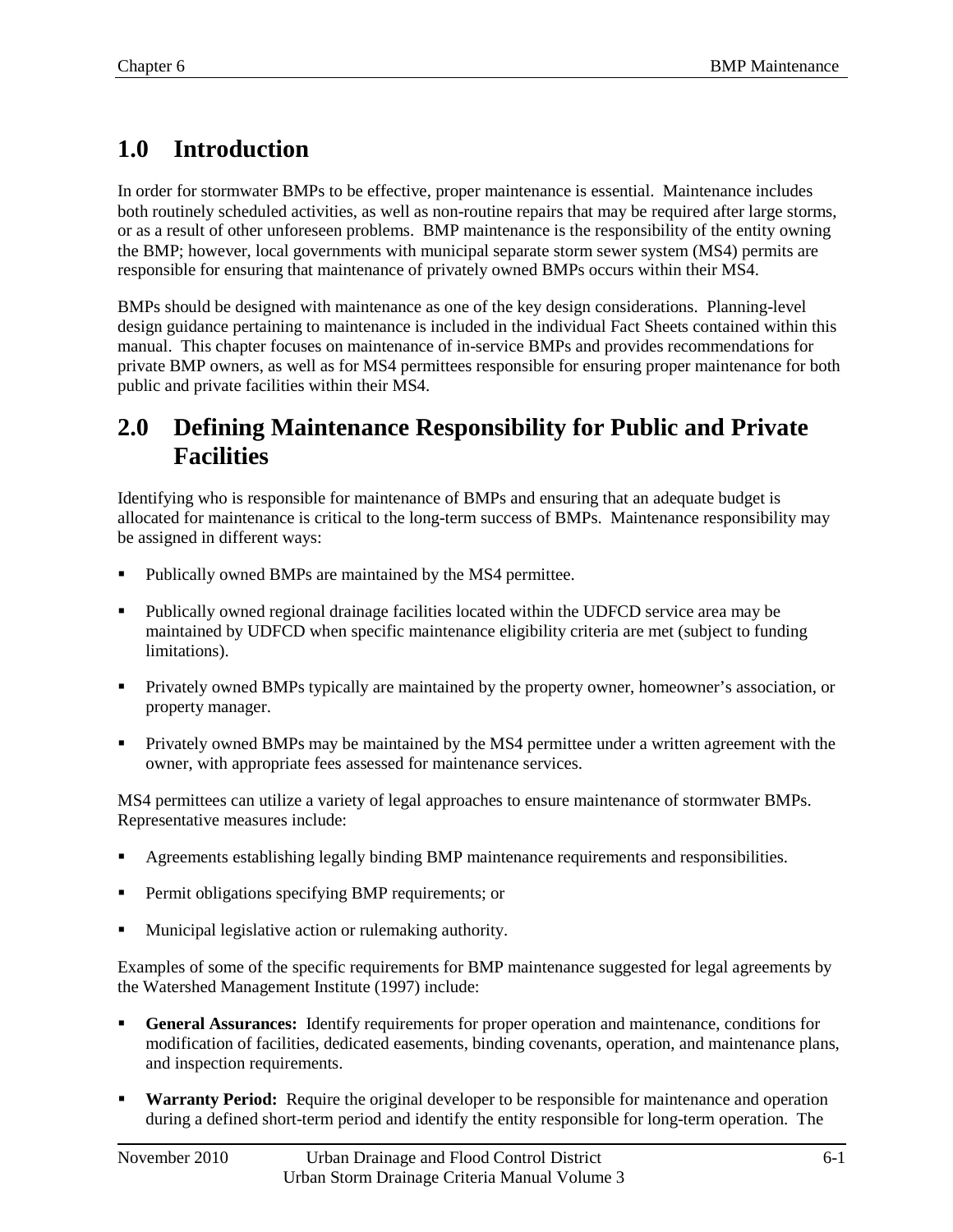party responsible for long-term maintenance must have appropriate legal authority to own, operate maintain, and raise funds to complete needed maintenance.

- **Proof of Legal Authority:** Require that the entity meet certain conditions verifying its legal authority to ensure maintenance.
- **Conditions for Phased Projects:** Clearly specify how maintenance responsibilities are allocated over the long-term for a project that is phased in over time. This includes identifying access points during each phase.
- **Remedies:** Clearly define remedies in the event that the facility is not being properly maintained.

For public facilities, one of the key issues is ensuring that adequate staff and budget are provided to the department responsible for maintenance. Ponds, lakes, and wetland BMPs should be built only if assurances are provided that adequate maintenance staff and resources are identified in advance.

For private facilities, such as those owned and maintained by homeowners' associations, there is often a lack of understanding of maintenance required for BMPs. Maintenance plans should be prepared and submitted as part of the development review/approval process and be provided to the owner(s) upon sale of the development. It is also important to educate the general public on the purpose and function of stormwater BMPs. This is critical in cases where Low Impact Development (LID) or landscape-based BMPs are distributed throughout multiple parcels in developments. In



**Photograph 6-1.** Sediment removal from a forebay at the regional Shop Creek BMP System.

addition to legally binding maintenance agreements, it is also helpful to have easy-to-understand informational brochures that describe the functions and maintenance requirements for these facilities.

### <span id="page-3-0"></span>**3.0 Developing a Maintenance Plan**

Maintenance plans can be prepared as stand-alone documents, or be made part of a construction set. This is typically based on the preference of the reviewing entity or MS4 permittee. The following outlines key components of a maintenance plan:

- 1. A simple drawing of the site development showing the locations of all stormwater quality BMPs at the site and key components such as forebays, inlets, outlets, low flow channels or other components that require inspections or maintenance. The drawing should be kept on-site at the property or the property management office. Any changes to the facility over time should be noted on the drawing.
- 2. A brief description of the inspection and maintenance procedures and frequencies.
- 3. A brief description of the maintenance requirements and expected frequency of actions, which can be obtained from discussion within this chapter. Include instruction on how to access each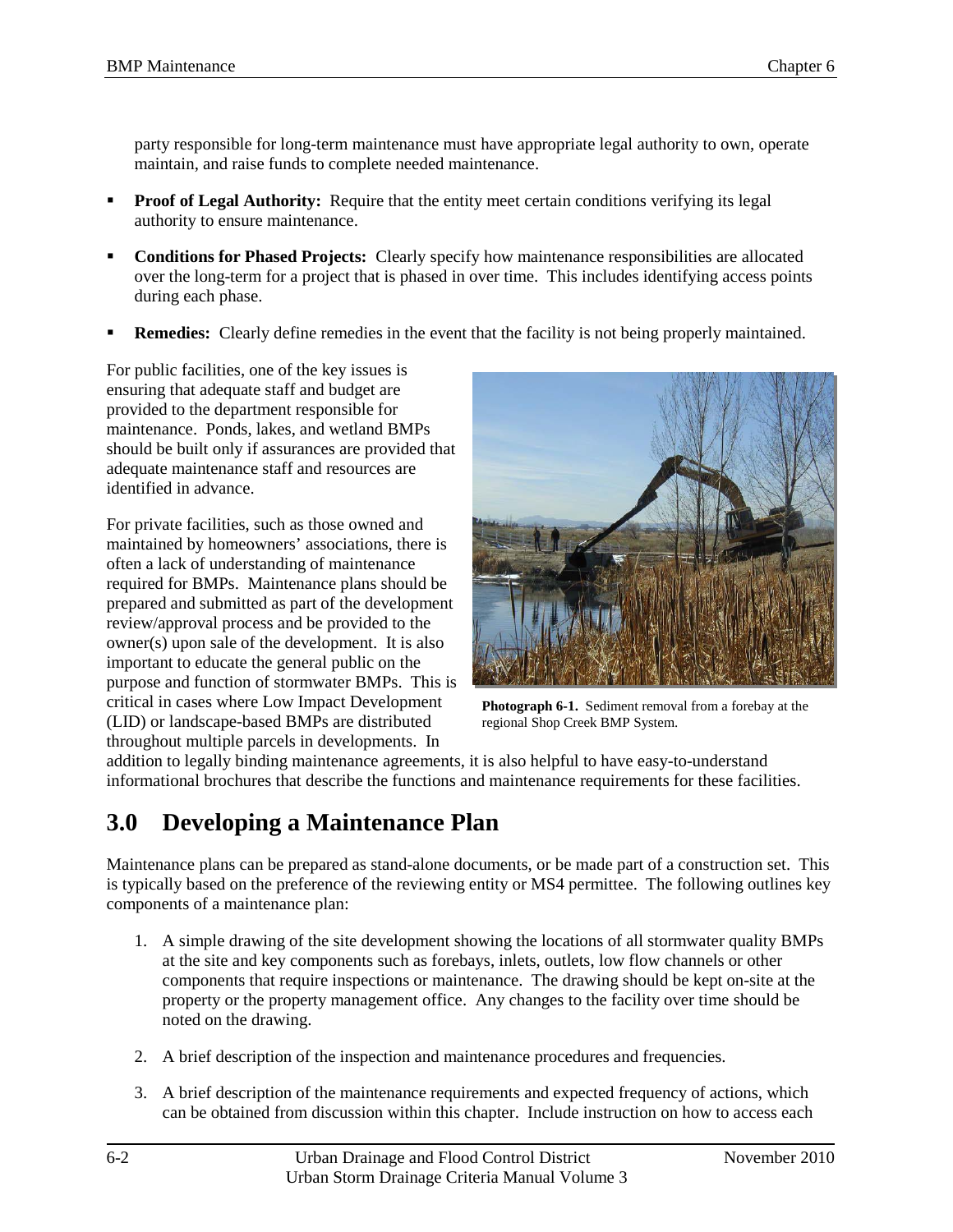component of each BMP and with what equipment. It is important to identify all maintenance requirements related directly to the water quality functions of the BMP and provide information concerning future site work that could potentially impact the integrity of the BMP. This is particularly true for landscaped BMPs. For example, the following maintenance requirements may be important for a rain garden:

- **Provide frequent weed control in the first three years following installation and as needed for** the life of the facility. Weeding should be performed mechanically, either by hand or by mowing (after establishment of the vegetation).
- Remove debris from area and outlet.
- **Ensure cleanout caps remains watertight.**

Additionally, the maintenance plans should identify constraints and considerations for future work that have the potential to affect the performance of the BMP. For example, the following prohibitions would typically be included in a maintenance plan for a rain garden:

- Do not place conventional sod on the surface of the rain garden.
- Do not plant trees within 10 feet of the rain garden.
- Do not place fill in the rain garden.
- Do not puncture impermeable liner, (if present).
- 4. An inspection form or checklist appropriate for the facilities in place at the site. A log of inspection forms should be kept onsite or at the property management office to demonstrate that routine inspections and maintenance are occurring.
- 5. Contact information for the entity responsible for maintenance of the facility. For example, this could be a homeowner's association, municipality, or other entity. (For BMPs maintained by UDFCD, the owner, rather than UDFCD, should be contacted.)
- 6. Copies of legally binding agreements associated with the facility that show that the facility owner is aware of, and will abide by, their maintenance responsibilities.
- 7. Other items as appropriate for specific conditions, which may include any of the following:
	- For ponds, include a permanent control point and other critical elevations, (i.e. bottom of pond, EURV, 100-year WSE, or overflow).
	- **Provide the estimated baseflow used for the design and other hydrologic information for** larger watersheds.
	- List information pertaining to materials testing for any contaminant testing requirements for removed sediment.
	- Include post-maintenance considerations, (e.g., restoration of flow paths).
	- **Provide for long-term monitoring requirements, (e.g., 404 permit reports).**

It is also important to note that the guidelines included in this manual should always be combined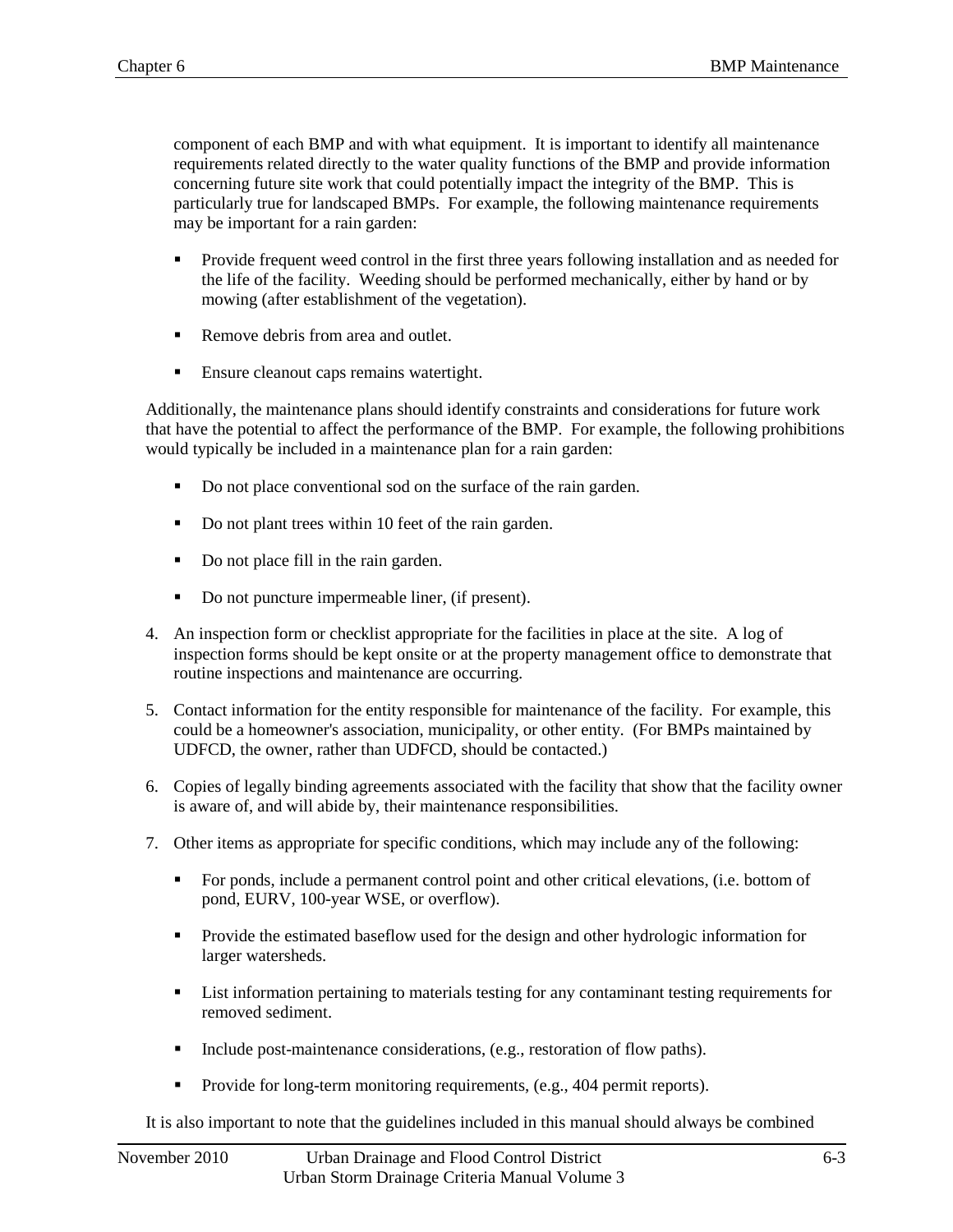with common sense and good judgment based on field observations and practical experience. Often, there will be maintenance requirements that are specific to a given site in addition to the general maintenance guidance provided in this manual.

On a general note with regard to BMPs that have a vegetation component or involve weed and pest control, UDFCD strongly advocates the use of Integrated Pest Management (IPM) practices that help to reduce the level of chemical applications through a variety of management practices. IPM is discussed in BMP Fact Sheet S-8 located in Chapter 5.

Although water quality monitoring is not typically required as part of maintenance agreements, it is encouraged as an effective tool for determining if the BMP is functioning effectively. Stormwater quality monitoring guidelines can be downloaded from the International Stormwater BMP Database website [\(www.bmpdatabase.org\)](http://www.bmpdatabase.org/).

#### **Additional References for Stormwater BMP Maintenance**

City of Portland, Oregon. 2002. Maintaining Your Stormwater Management Facility: A Handbook for Private Property Owners. Portland, OR: Bureau of Environmental Services. [http://www.portlandonline.com/Bes/index.cfm?a=54730&c=34980.](http://www.portlandonline.com/Bes/index.cfm?a=54730&c=34980)

Low Impact Development Center. 2003. Low Impact Development Urban Design Tools. [http://www.lid-stormwater.net/bio\\_maintain.htm;](http://www.lid-stormwater.net/bio_maintain.htm) [http://www.lid](http://www.lid-stormwater.net/permpavers_maintain.htm)[stormwater.net/permpavers\\_maintain.htm](http://www.lid-stormwater.net/permpavers_maintain.htm) 

North Carolina State University Cooperative Extension. 2006. Bioretention Performance, Design, Construction, and Maintenance. <http://www.bae.ncsu.edu/stormwater/PublicationFiles/Bioretention2006.pdf>

Santa Clara Valley Urban Runoff Pollution Prevention Program Example BMP Inspection and Maintenance Checklist. [http://www.scvurppp-w2k.com/bmp\\_om\\_forms.htm](http://www.scvurppp-w2k.com/bmp_om_forms.htm)

Southeast Metro Stormwater Authority (SEMSWA) Stormwater Management Facility Operation and Maintenance (O&M) Manual. [www.semswa.org](http://www.semswa.org/)

Watershed Management Institute. 1997. Operation, Maintenance and Management of Stormwater Management Systems. Ingleside, MD: Watershed Management Institute.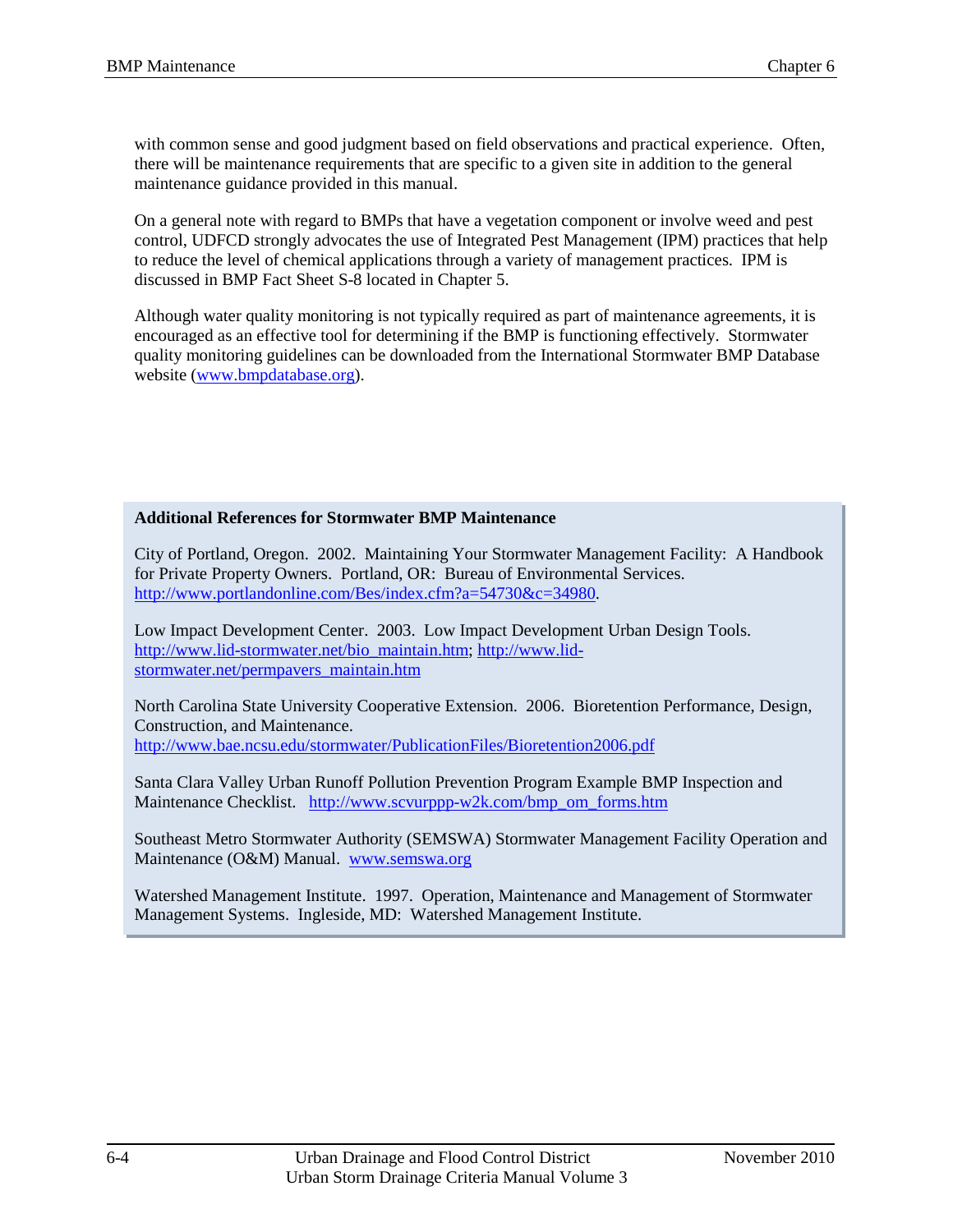# <span id="page-6-0"></span>**4.0 Grass Buffers and Swales**

Grass buffers and swales require maintenance of the turf cover and repair of rill or gully development. Healthy vegetation can often be maintained without using fertilizers because runoff from lawns and other areas contains the needed nutrients. Periodically inspecting the vegetation over the first few years will help to identify emerging problems and help to plan for long-term restorative maintenance needs. This section presents a summary of specific maintenance requirements and a suggested frequency of action.



#### <span id="page-6-1"></span>**4.1 Inspection**

swale has resulted in a grade change due to growth over the deposition and ponding upstream. Inspect vegetation at least twice annually for uniform cover and traffic impacts. Check for sediment accumulation and rill and gully development.

#### <span id="page-6-2"></span>**4.2 Debris and Litter Removal**

Remove litter and debris to prevent rill and gully development from preferential flow paths around accumulated debris, enhance aesthetics, and prevent floatables from being washed offsite. This should be done as needed based on inspection, but no less than two times per year.

#### <span id="page-6-3"></span>**4.3 Aeration**

Aerating manicured grass will supply the soil and roots with air. It reduces soil compaction and helps control thatch while helping water move into the root zone. Aeration is done by punching holes in the ground using an aerator with hollow punches that pull the soil cores or "plugs" from the ground. Holes should be at least 2 inches deep and no more than 4 inches apart.

Aeration should be performed at least once per year when the ground is not frozen. Water the turf thoroughly prior to aeration. Mark sprinkler heads and shallow utilities such as irrigation lines and cable TV lines to ensure those lines will not be damaged. Avoid aerating in extremely hot and dry conditions. Heavy traffic areas may require aeration more frequently.

#### <span id="page-6-4"></span>**4.4 Mowing**

When starting from seed, mow native/drought-tolerant grasses only when required to deter weeds during the first three years. Following this period, mowing of native/drought tolerant grass may stop or be reduced to maintain a length of no less than six inches. Mowing of manicured grasses may vary from as frequently as weekly during the summer, to no mowing during the winter. See the inset for additional recommendations from the CSU Extension.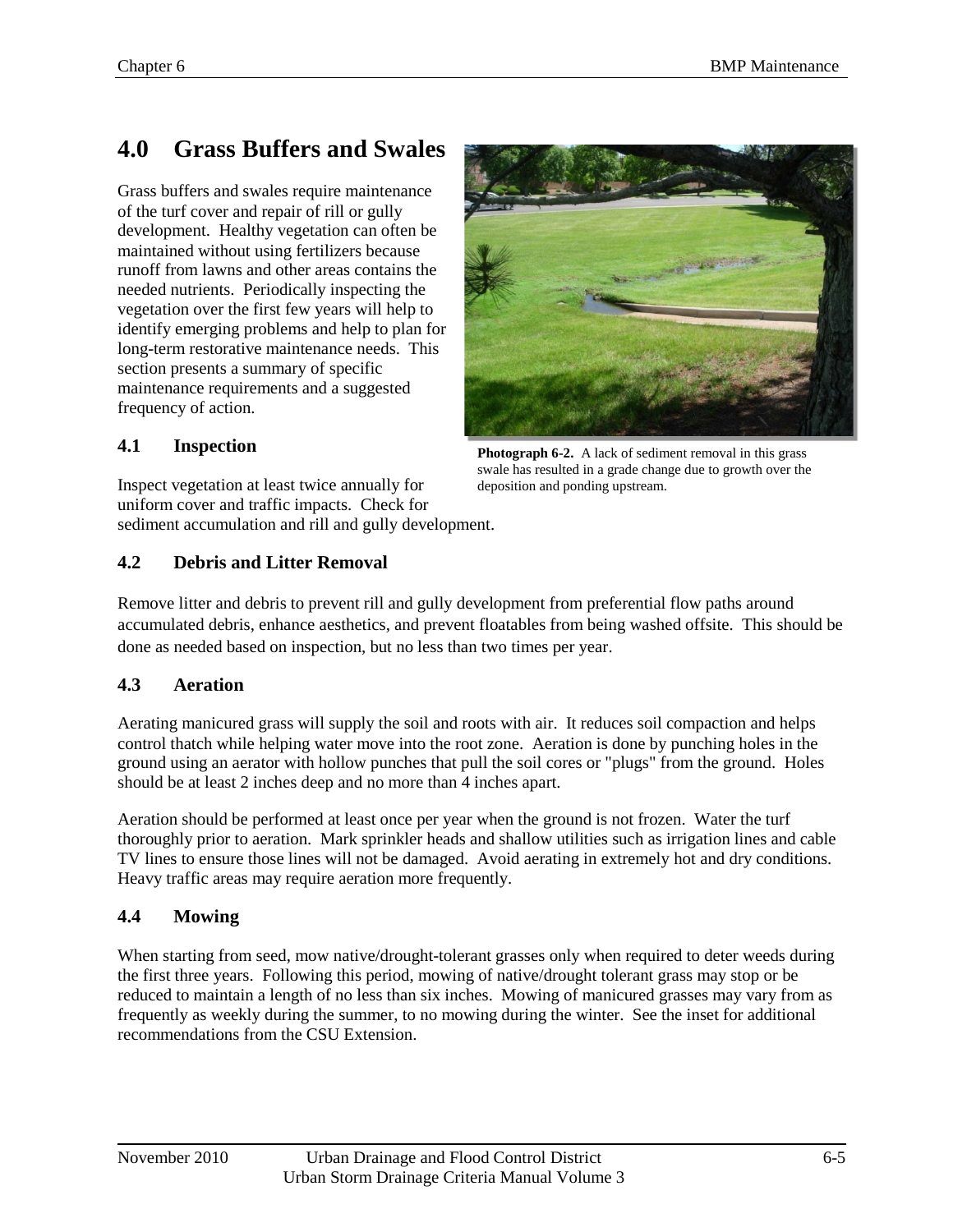#### <span id="page-7-0"></span>**4.5 Irrigation Scheduling and Maintenance**

Adjust irrigation schedules throughout the growing season to provide the proper irrigation application rate to maintain healthy vegetation. Less irrigation is typically needed in early summer and fall, with more irrigation needed during July and August. Native grass should not require irrigation after establishment, except during prolonged dry periods when supplemental, temporary irrigation may aid in maintaining healthy vegetation cover. Check for broken sprinkler heads and repair them, as needed. Do not overwater. Signs of overwatering and/or broken sprinkler heads may include soggy areas and unevenly distributed areas of lush growth.

Completely drain and blowout the irrigation system before the first winter freeze each year. Upon reactivation of the irrigation system in the spring, inspect all components and replace damaged parts, as needed.

#### <span id="page-7-1"></span>**4.6 Fertilizer, Herbicide, and Pesticide Application**

Use the minimum amount of biodegradable nontoxic fertilizers and herbicides needed to establish and maintain dense vegetation cover that is reasonably free of weeds. Fertilizer

**CSU Extension Recommendations for Mowing Manicured Turf** (Source: T. Koski and V. Skinner, 2003)

The two most important facets of mowing are mowing height and frequency. The minimum height for any lawn is 2 inches. The preferred mowing height for all Colorado species is 2.5 to 3 inches. Mowing to less than 2 inches can result in decreased drought and heat tolerance and higher incidence of insects, diseases and weeds. Mow the lawn at the same height all year. There is no reason to mow the turf shorter in late fall.

Mow the turf often enough so no more than 1/3 of the grass height is removed at any single mowing. If your mowing height is 2 inches, mow the grass when it is 3 inches tall. You may have to mow a bluegrass or fescue lawn every three to four days during the spring when it is actively growing but only once every seven to 10 days when growth is slowed by heat, drought or cold. Buffalograss lawns may require mowing once every 10 to 20 days, depending on how much they are watered.

If weather or another factor prevents mowing at the proper time, raise the height of the mower temporarily to avoid cutting too much at one time. Cut the grass again a few days later at the normal mowing height.

application may be significantly reduced or eliminated by the use of mulch-mowers, as opposed to bagging and removing clippings. To keep clippings out of receiving waters, maintain a 25-foot buffer adjacent to open water areas where clippings are bagged. Hand-pull the weeds in areas with limited weed problems.

Frequency of fertilizer, herbicide, and pesticide application should be on an as-needed basis only and should decrease following establishment of vegetation. See BMP Fact Sheet S-8 in Chapter 5 for additional information. For additional information on managing vegetation in a manner that conserves water and protects water quality, see the 2008 *GreenCO Best Management Practices Manual* [\(www.greenco.org\)](http://www.greenco.org/) for a series of Colorado-based BMP fact sheets on topics such as irrigation, plant care, and soil amendments.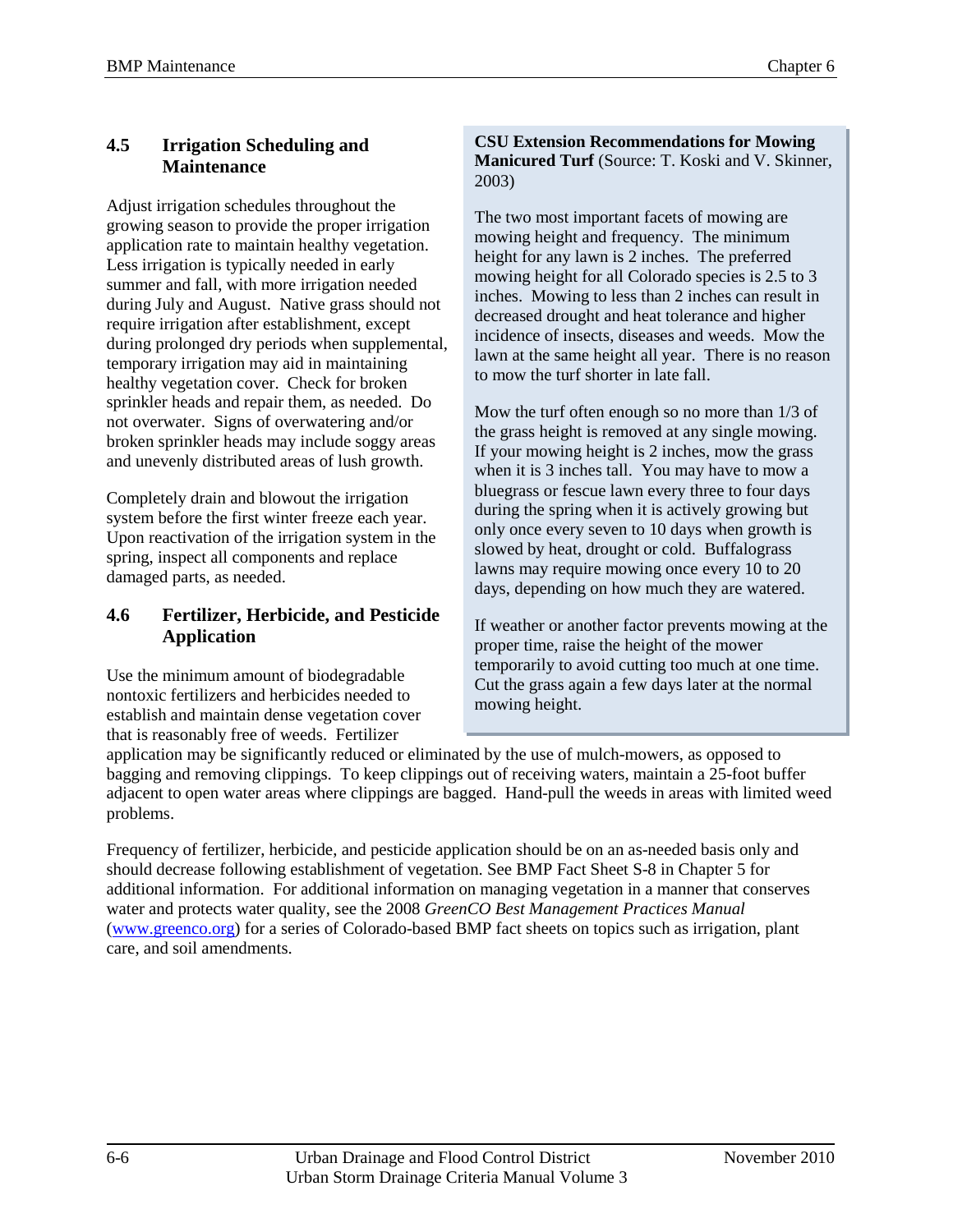#### <span id="page-8-0"></span>**4.7 Sediment Removal**

Remove sediment as needed based on inspection. Frequency depends on site-specific conditions. For planning purposes, it can be estimated that 3 to 10% of the swale length or buffer interface length will require sediment removal on an annual basis.

- **For Grass Buffers**: Using a shovel, remove sediment at the interface between the impervious area and buffer.
- **For Grass Swales:** Remove accumulated sediment near culverts and in channels to maintain flow capacity. Spot replace the grass areas as necessary.

Reseed and/or patch damaged areas in buffer, sideslopes, and/or channel to maintain healthy vegetative cover. This should be conducted as needed based on inspection. Over time, and depending on pollutant loads, a portion of the buffer or swale may need to be rehabilitated due to sediment deposition. Periodic sediment removal will reduce the frequency of revegetation required. Expect turf replacement for the buffer interface area every 10 to 20 years.

# <span id="page-8-1"></span>**5.0 Bioretention (Rain Garden or Porous Landscape Detention)**

The primary maintenance objective for bioretention, also known as porous landscape detention, is to keep vegetation healthy, remove sediment and trash, and ensure that the facility is draining properly. The growing medium may need to be replaced eventually to maintain performance. This section summarizes key maintenance considerations for bioretention.

#### <span id="page-8-2"></span>**5.1 Inspection**

Inspect the infiltrating surface at least twice annually following precipitation events to determine if the bioretention area is providing acceptable infiltration. Bioretention facilities are designed with a maximum depth for the WQCV of one foot and soils that will typically drain the WQCV over approximately 12 hours. If standing water persists for more than 24 hours after runoff has ceased, clogging should be further investigated and remedied. Additionally, check for erosion and repair as necessary.

#### <span id="page-8-3"></span>**5.2 Debris and Litter Removal**

Remove debris and litter from the infiltrating surface to minimize clogging of the media. Remove debris and litter from the overflow structure.

#### <span id="page-8-4"></span>**5.3 Mowing and Plant Care**

- **All vegetation**: Maintain healthy, weed-free vegetation. Weeds should be removed before they flower. The frequency of weeding will depend on the planting scheme and cover. When the growing media is covered with mulch or densely vegetated, less frequent weeding will be required.
- **Grasses**: When started from seed, allow time for germination and establishment of grass prior to mowing. If mowing is required during this period for weed control, it should be accomplished with hand-held string trimmers to minimize disturbance to the seedbed. After established, mow as desired or as needed for weed control. Following this period, mowing of native/drought tolerant grasses may stop or be reduced to maintain a length of no less than 6 inches. Mowing of manicured grasses may vary from as frequently as weekly during the summer, to no mowing during the winter. See Section 4.4 for additional guidance on mowing.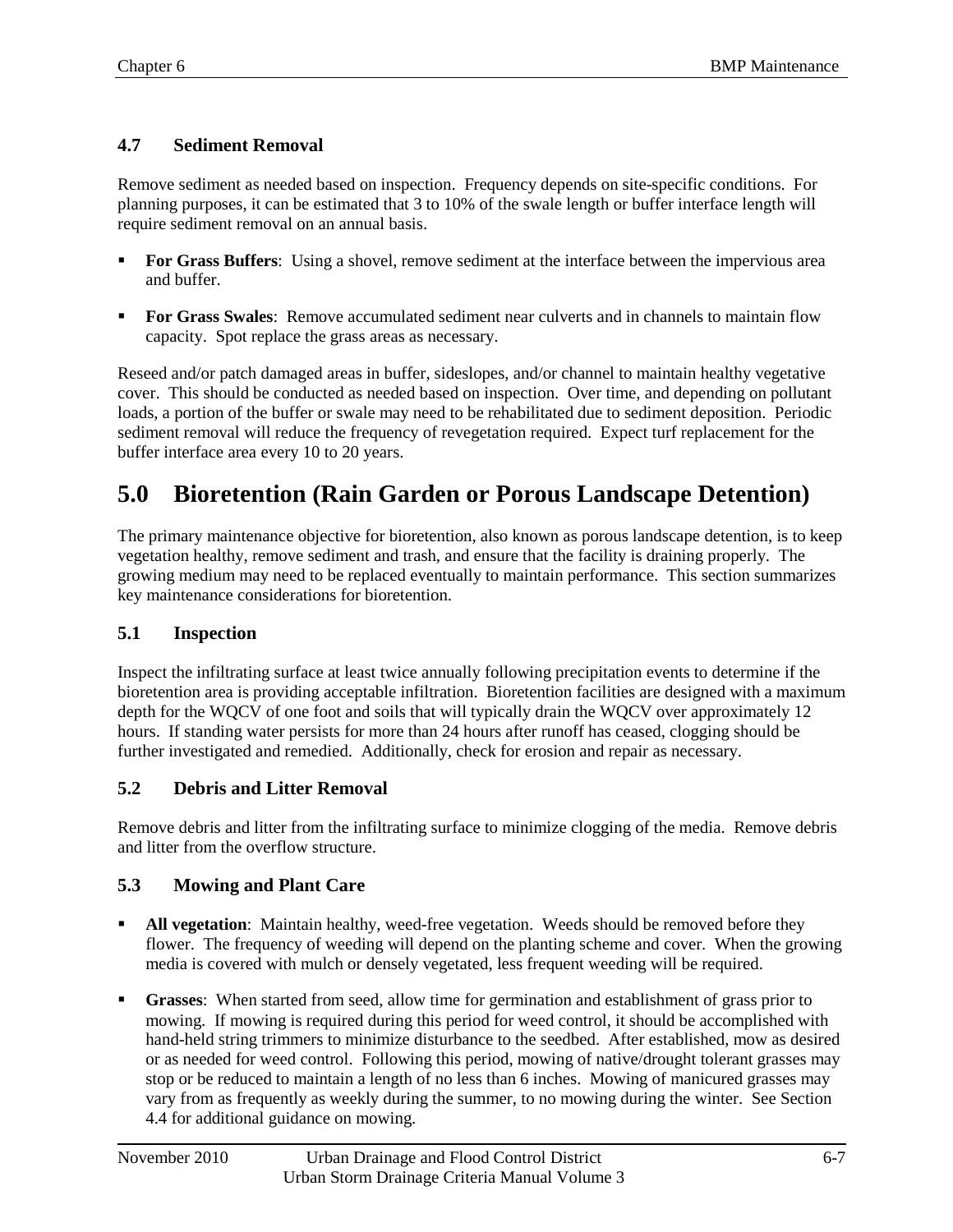#### <span id="page-9-0"></span>**5.4 Irrigation Scheduling and Maintenance**

Adjust irrigation throughout the growing season to provide the proper irrigation application rate to maintain healthy vegetation. Less irrigation is typically needed in early summer and fall, while more irrigation is needed during the peak summer months. Native grasses and other drought tolerant plantings should not typically require routine irrigation after establishment, except during prolonged dry periods.

Check for broken sprinkler heads and repair them, as needed. Completely drain the irrigation system before the first winter freeze each year. Upon reactivation of the irrigation system in the spring, inspect all components and replace damaged parts, as needed.

#### <span id="page-9-1"></span>**5.5 Replacement of Wood Mulch**

Replace wood mulch only when needed to maintain a mulch depth of up to approximately 3 inches. Excess mulch will reduce the volume available for storage.

#### <span id="page-9-2"></span>**5.6 Sediment Removal and Growing Media Replacement**

If ponded water is observed in a bioretention cell more than 24 hours after the end of a runoff event, check underdrain outfall locations and clean-outs for blockages. Maintenance activities to restore infiltration capacity of bioretention facilities will vary with the degree and nature of the clogging. If clogging is primarily related to sediment accumulation on the filter surface, infiltration may be improved by removing excess accumulated sediment and scarifying the surface of the filter with a rake. If the clogging is due to migration of sediments deeper into the pore spaces of the media, removal and replacement of all or a portion of the media may be required. The frequency of media replacement will depend on site-specific pollutant loading characteristics. Based on experience to date in the metro Denver area, the required frequency of media replacement is not known. To date UDFCD is not aware of any rain gardens constructed to the recommendations of these criteria that have required full replacement of the growing media. Although surface clogging of the media is expected over time, established root systems promote infiltration. This means that mature vegetation that covers the filter surface should increase the life span of the growing media, serving to promote infiltration even as the media surface clogs.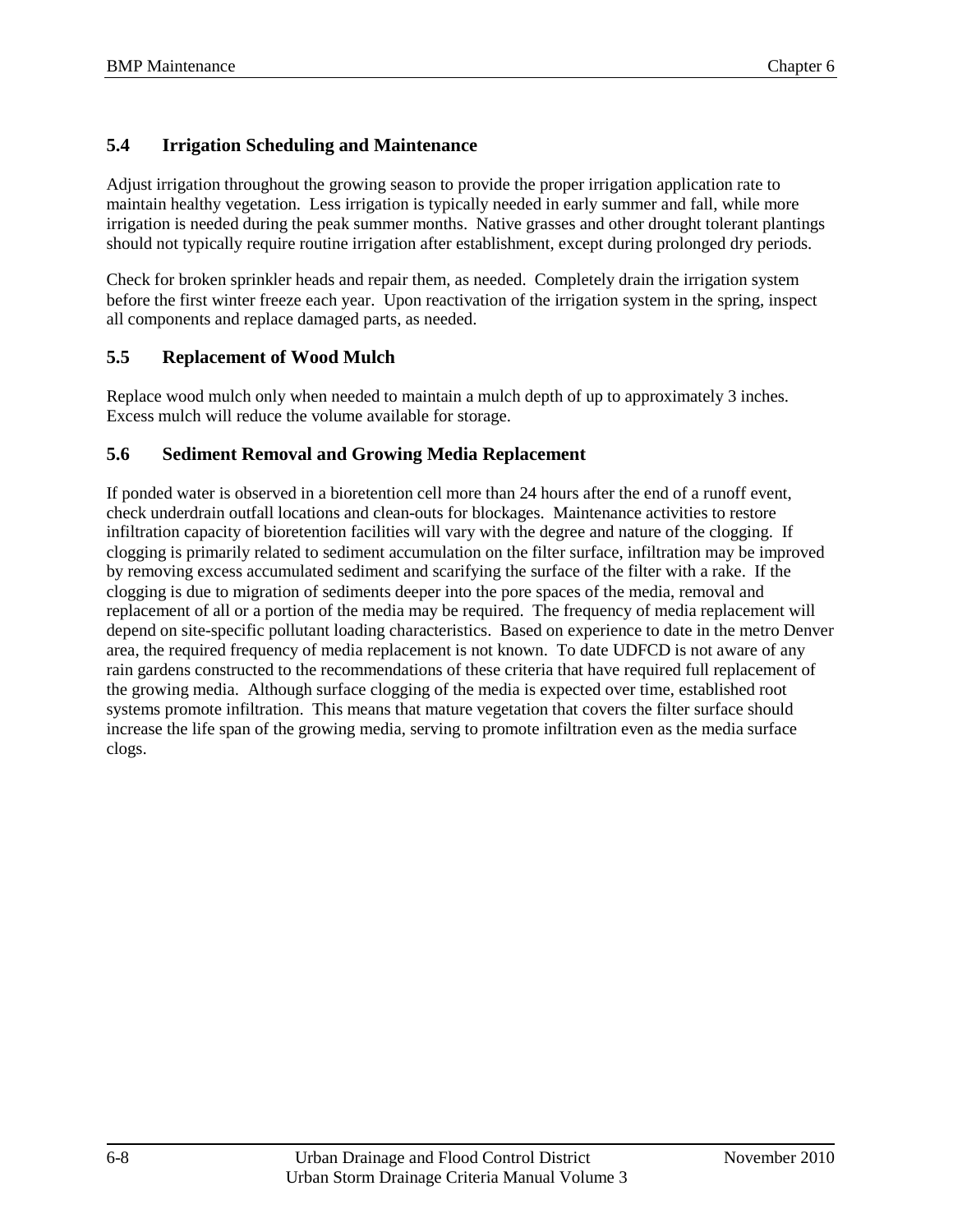### <span id="page-10-0"></span>**6.0 Green Roofs**

A five-year maintenance plan should be established prior to the completion of all new green roofs. Both plant maintenance and inspection of various roof structural elements will be required regularly. Additionally, green roof plants require regular attention and care including irrigation, weeding, fertilizing, pruning, and replanting. While the first several years following green roof construction are critical for establishing vegetation, controlling weeds, and detecting problems such as leaks, a long-term maintenance plan will also be necessary. During the first five years, the maintenance plan should be refined and adjusted based on experience to develop an effective long-term plan.



**Photograph 6-3**. When inspecting roof drains, remove any surrounding rock as well as the inlet grate and visually inspect the drainpipe to ensure it is free of any extraneous materials.

#### <span id="page-10-1"></span>**6.1 Inspection**

Green roof inspection should be conducted at least three times per year. At a minimum, the following areas require inspection:

- Inspect joints, borders or other features that pass through the roof to remove roots and identify damage that could lead to leaks. For example, inspect abutting vertical walls, roof vent pipes, outlets, air conditioning units, and perimeter areas. Joints with facades must provide open access for inspection, maintenance, and upkeep.
- A vegetation-free zone of approximately one foot should be maintained at the border of roof edges and at drain openings on the roof. Vegetation-free zones should be lined with pavers, stones, or gravel. Drains must remain free of vegetation and foreign objects. In order to allow for regular inspections and maintenance, drains on a green roof must remain permanently accessible.
- Because of the severe consequences of drain backups, inspection of drainage flow paths is crucial. Remove the inlet cover and visually inspect drainage pipes for roots or other material that could impede the flow of water.
- Plants are susceptible to poor drainage in the soil. If too much water is present and unable to drain, the plants will drown or rot. Routine inspections of drains should take place approximately three times per year as well as after precipitation events of 0.6 inches or more.
- Inspect the irrigation system for leaks or malfunctions. Uneven vegetative growth or dying plants should serve as indicators of potential irrigation system problems.

#### <span id="page-10-2"></span>**6.2 Plant Care and Media Replacement**

As with any garden, plant replacement will be required periodically throughout the life of a green roof. For green roofs serving stormwater functions, heat-tolerant plants with shallow, spreading and fibrous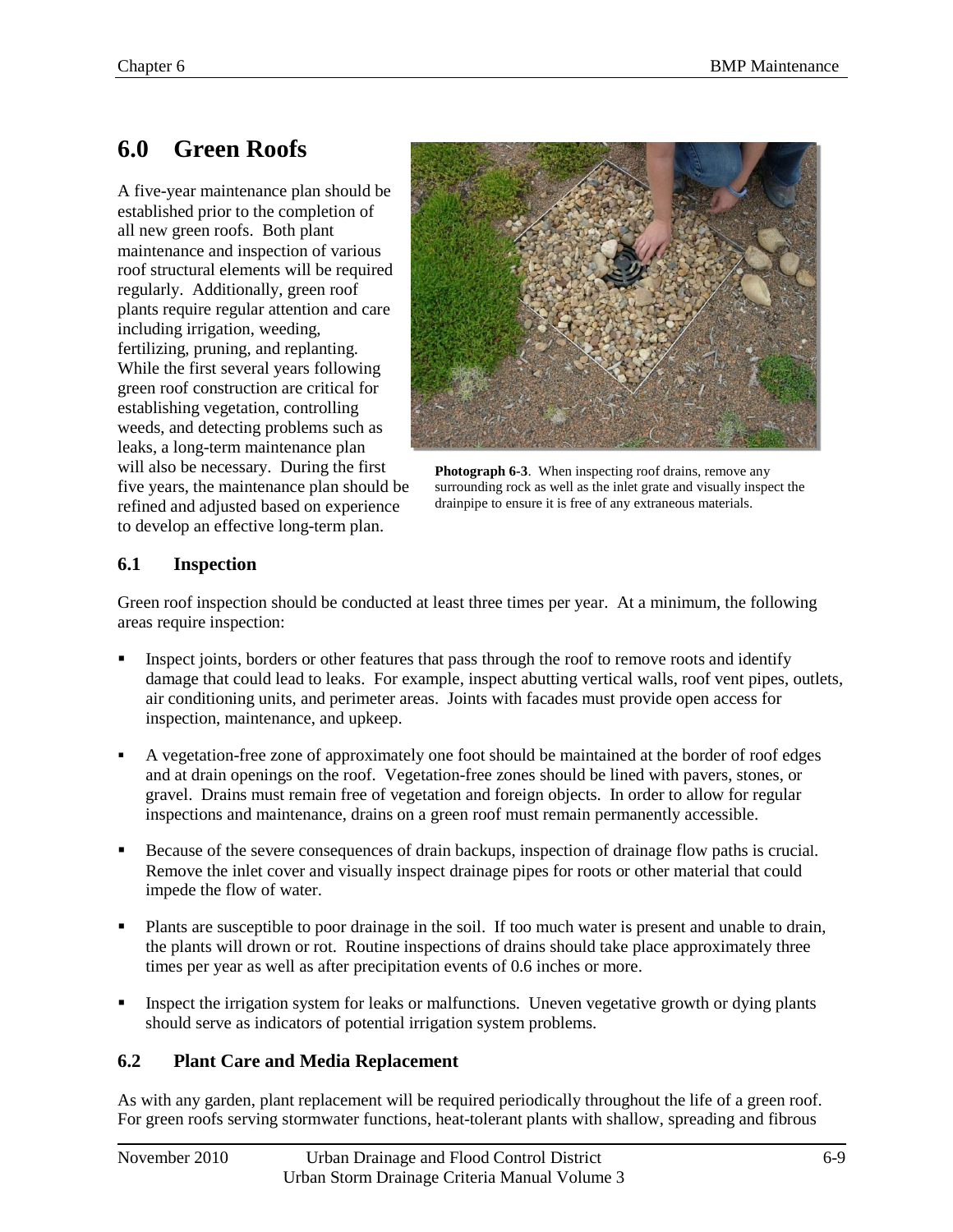root systems are recommended. Plant selection is crucial on roofs with intense wind and light such as roofs of skyscrapers or roofs that receive reflected solar radiation from other structures. Additionally, certain portions of the roof may experience more intense sunlight and or reflected heat, requiring additional care or irrigation system adjustments.

Care of the plants on a green roof will require the most attention during the critical establishment phase. A horticultural professional should work with individuals caring for the new roof to organize schedules and routines for hand weeding, thinning, pruning, fertilizing, irrigation system scheduling and adjustments, and plant replacement. Watering and weeding are particularly important for the first two years of the green roof. For overall health of the green roof, weeds should be identified and removed early and often.

If the growing medium needs to be replaced, it should be replaced in accordance with the original design specifications, unless these specifications have been identified as a cause of poor plant growth or green roof performance. Any substitutions or adjustments to the original green roof media must be balanced carefully to meet loading limits, drainage requirements, and characteristics conducive to healthy plant growth.

When caring for plants or adjusting growing media, care should be taken to avoid use of materials likely to result in nutrient export from the green roof. For example, growing media and compost should have a low phosphorus index (P index). Appropriate plants with low fertilization requirements should be chosen. If used, fertilizer application should be minimized to levels necessary only for plant health.

#### <span id="page-11-0"></span>**6.3 Irrigation Scheduling and Maintenance**

Green roofs in Colorado should be equipped with irrigation systems, even if the ultimate goal is for the plants to rely primarily on natural precipitation. Irrigation schedules should be based on the evapotranspiration (ET) requirements of the plants, the type of irrigation system used (e.g., drip or spray), and changing ET over the growing season. Irrigation systems equipped with advanced irrigation controllers based on soil moisture can help facilitate watering according to the changing water needs of the plants. If advanced systems are not used, irrigation should be manually adjusted during the growing season to replace water lost through ET. During the first two years of plant establishment, regular irrigation will likely be needed. After plant establishment, it may be possible to reduce supplemental irrigation during non-drought conditions.

Completely drain the irrigation system before the first winter freeze each year. Upon reactivation of the irrigation system in the spring, inspect all components and replace damaged parts, as needed.

### <span id="page-11-1"></span>**7.0 Extended Detention Basins (EDBs)**

EDBs have low to moderate maintenance requirements on a routine basis, but may require significant maintenance once every 15 to 25 years. Maintenance frequency depends on the amount of construction activity within the tributary watershed, the erosion control measures implemented, the size of the watershed, and the design of the facility.

#### <span id="page-11-2"></span>**7.1 Inspection**

Inspect the EDB at least twice annually, observing the amount of sediment in the forebay and checking for debris at the outlet structure.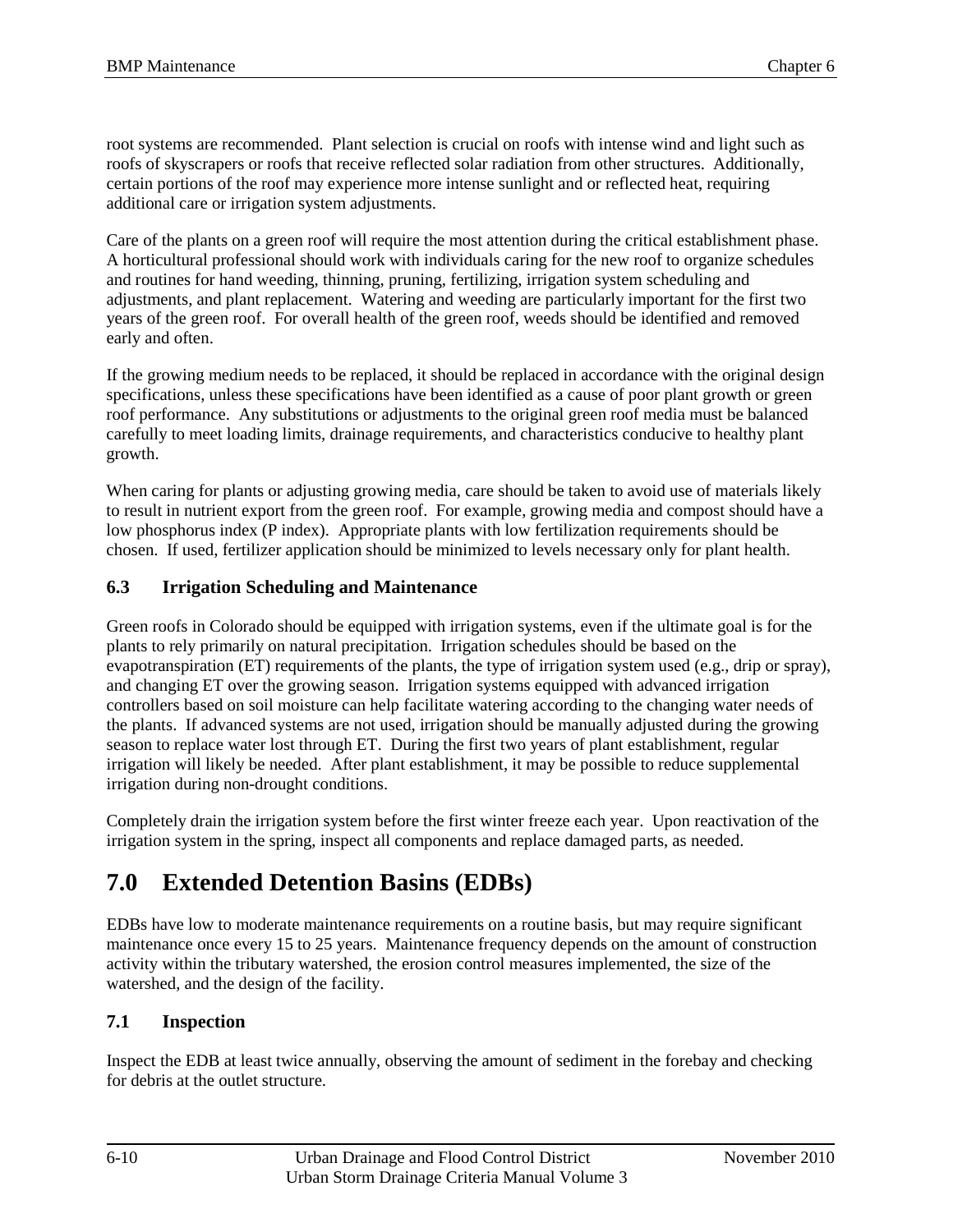#### <span id="page-12-0"></span>**7.2 Debris and Litter Removal**

Remove debris and litter from the detention area as required to minimize clogging of the outlet.

#### <span id="page-12-1"></span>**7.3 Mowing and Plant Care**

When starting from seed, mow native/drought tolerant grasses only when required to deter weeds during the first three years. Following this period, mowing of native/drought tolerant grass may stop or be reduced to maintain a height of no less than 6 inches (higher mowing heights are associated with deeper roots and greater drought tolerance). In general, mowing should be done as needed to maintain appropriate height and control weeds. Mowing of manicured grasses may vary from as frequently as weekly during the summer, to no mowing during the winter. See Section 4 of this chapter for additional recommendations from the CSU Extension.

#### <span id="page-12-2"></span>**7.4 Aeration**

For EDBs with manicured grass, aeration will supply the soil and roots with air and increase infiltration. It reduces soil compaction and helps control thatch while helping water move into the root zone. Aeration is done by punching holes in the ground using an aerator with hollow punches that pull the soil cores or "plugs" from the ground. Holes should be at least 2 inches deep and no more than 4 inches apart.

Aeration should be performed at least once per year when the ground is not frozen. Water the turf thoroughly prior to aeration. Mark sprinkler heads and shallow utilities such as irrigation lines and cable TV lines to ensure those lines will not be damaged. Avoid aerating in extremely hot and dry conditions. Heavy traffic areas may require aeration more frequently.

#### <span id="page-12-3"></span>**7.5 Mosquito Control**

Although the design provided in this manual implements practices specifically developed to deter mosquito breeding, some level of mosquito control may be necessary if the BMP is located in close proximity to outdoor amenities. The most effective mosquito control programs include weekly inspection for signs of mosquito breeding with treatment provided when breeding is found. These inspections can be performed by a mosquito control service and typically start in mid-May and extend to mid-September. Treatment should be targeted toward mosquito larvae. Mosquitoes are more difficult to control when they are adults. This typically requires neighborhood fogging with an insecticide.

The use of larvicidal briquettes or "dunks" may be appropriate. These are typically effective for about one month and perform best when the basin has a hard bottom (e.g., concrete lined micropool).

#### **Facts on Mosquito Breeding**

Although mosquitoes prefer shallow, stagnant water, they can breed within the top 6 to 8 inches of deeper pools.

Mosquitoes need nutrients and prefer shelter from direct sunlight.

Mosquitoes can go from egg to adult within 72 hours.

The most common mosquitoes in Colorado include the *Aedes Vexans* and the *Culex Tarsalis*. Both have similar needs for breeding and development.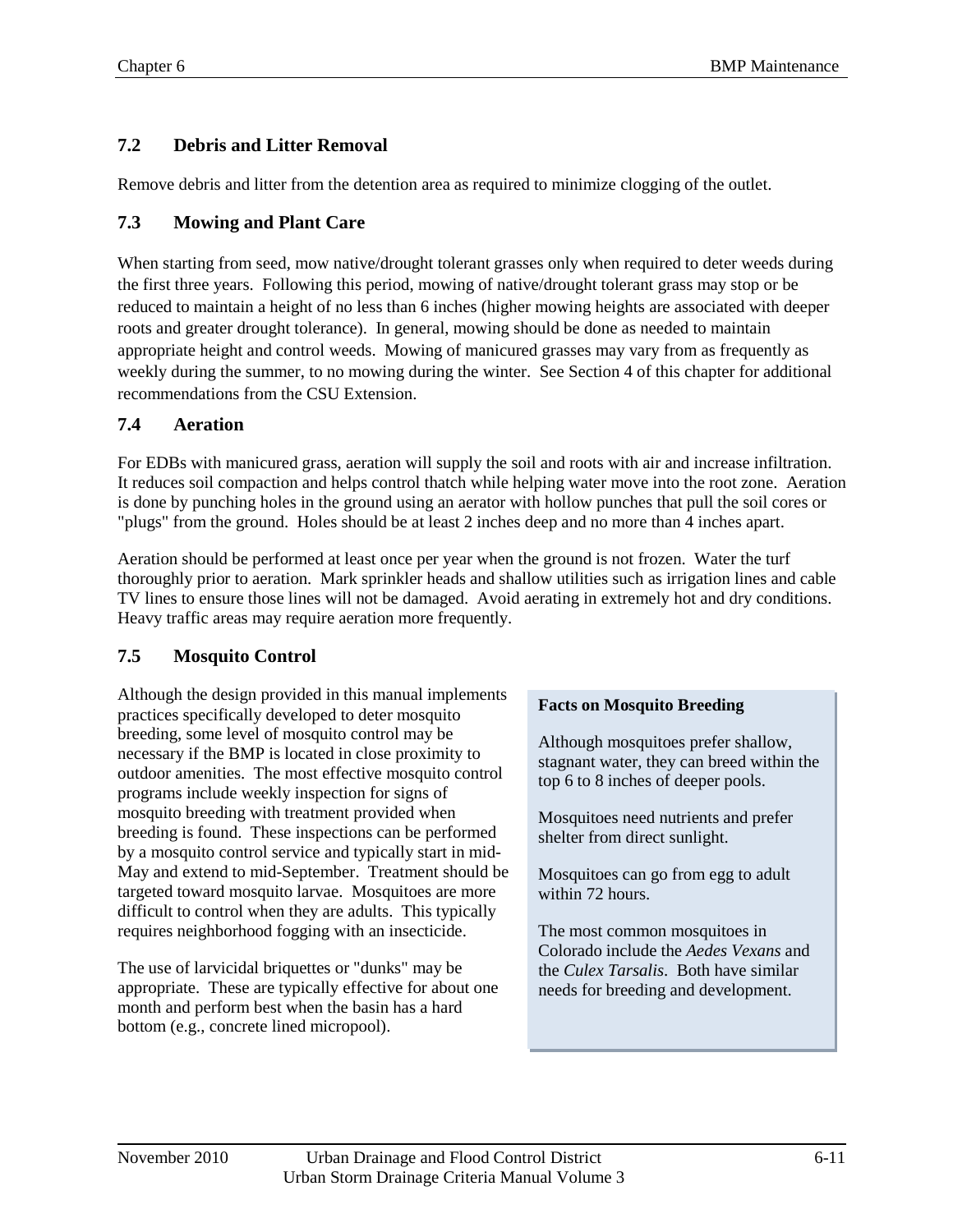#### <span id="page-13-0"></span>**7.6 Irrigation Scheduling and Maintenance**

Adjust irrigation throughout the growing season to provide the proper irrigation application rate to maintain healthy vegetation. Less irrigation is typically needed in early summer and fall, with more irrigation needed during July and August. Native grass and other drought tolerant plantings should not require irrigation after establishment.

Check for broken sprinkler heads and repair them, as needed. Completely drain the irrigation system before the first winter freeze each year. Upon reactivation of the irrigation system in the spring, inspect all components and replace damaged parts, as needed.

#### <span id="page-13-1"></span>**7.7 Sediment Removal from the Forebay, Trickle Channel, and Micropool**

Remove sediment from the forebay and trickle channel annually. If portions of the watershed are not developed or if roadway or landscaping projects are taking place in the watershed, the required frequency of sediment removal in the forebay may be as often as after each storm event. The forebay should be maintained in such a way that it does not provide a significant source of resuspended sediment in the stormwater runoff.

Sediment removal from the micropool is required about once every one to four years, and should occur when the depth of the pool has been reduced to approximately 18 inches. Small micropools may be vacuumed and larger pools may need to be pumped in order to remove all sediment from the micropool bottom. Removing sediment from the micropool will benefit mosquito control. Ensure that the sediment is disposed of properly and not placed elsewhere in the basin.

#### <span id="page-13-2"></span>**7.8 Sediment Removal from the Basin Bottom**

Remove sediment from the bottom of the basin when accumulated sediment occupies about 20% of the water quality design volume or when sediment accumulation results in poor drainage within the basin. The required frequency may be every 15 to 25 years or more frequently in basins where construction activities are occurring.

#### <span id="page-13-3"></span>**7.9 Erosion and Structural Repairs**

Repair basin inlets, outlets, trickle channels, and all other structural components required for the basin to operate as intended. Repair and vegetate eroded areas as needed following inspection.

### <span id="page-13-4"></span>**8.0 Sand Filters**

Sand filters have relatively low routine maintenance requirements. Maintenance frequency depends on pollutant loads in runoff, the amount of construction activity within the tributary watershed, the erosion control measures implemented, the size of the watershed, and the design of the facility.

#### <span id="page-13-5"></span>**8.1 Inspection**

Inspect the detention area once or twice annually following precipitation events to determine if the sand filter is providing acceptable infiltration. Also check for erosion and repair as necessary.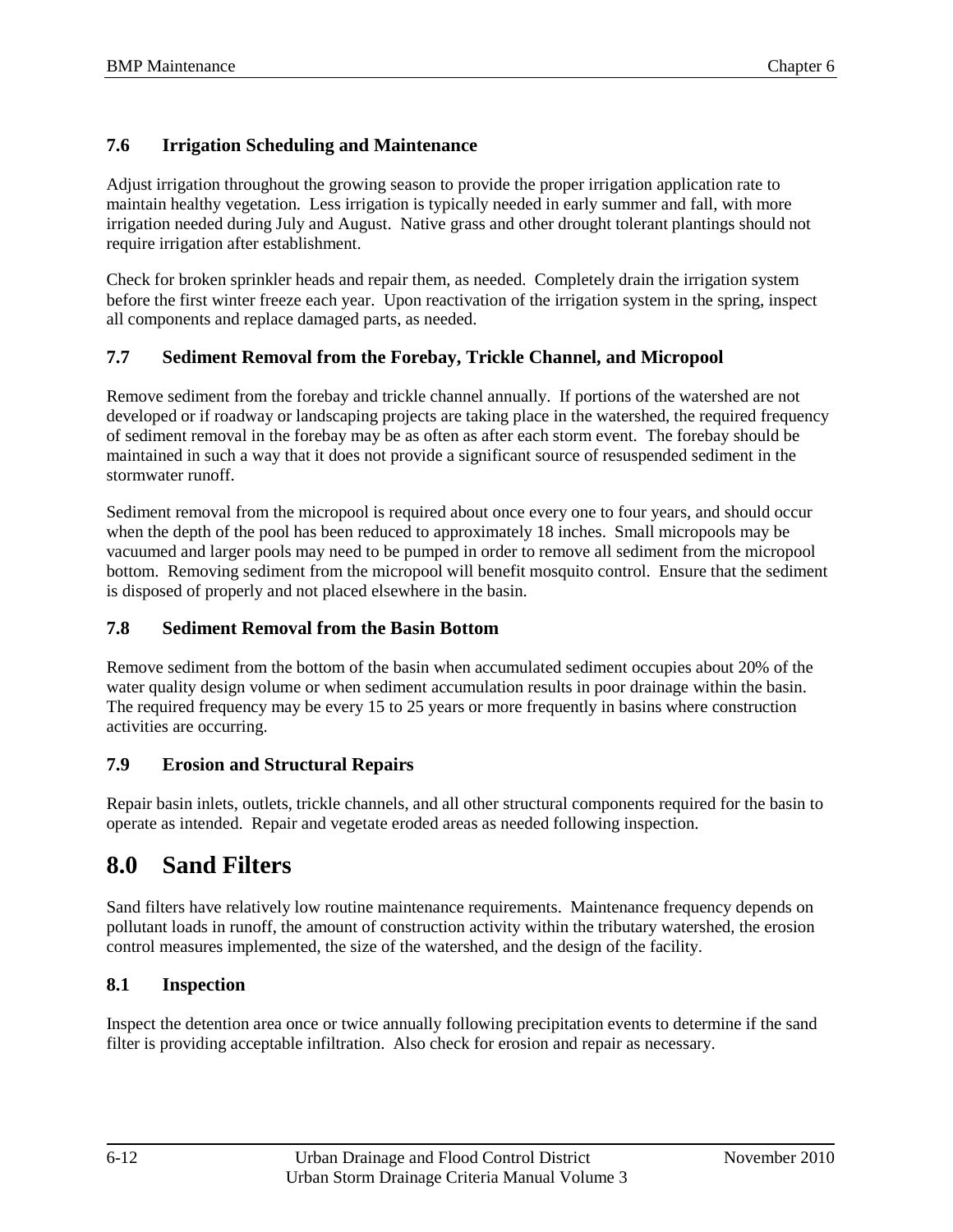#### <span id="page-14-0"></span>**8.2 Debris and Litter Removal**

Remove debris and litter from detention area to minimize clogging of the media. Remove debris and litter from the overflow structure.

#### <span id="page-14-1"></span>**8.3 Filter Surface Maintenance**

Scarify the top 2 inches of sand on the surface of the filter. This may be required once every two to five years depending on observed drain times. After this has been done two or three times, replenish the top few inches of the filter with clean coarse sand (AASHTO C-33 or CDOT Class C filter material) to the original elevation. Maintain a minimum sand depth of 12 inches. Eventually, the entire sand layer may require replacement.

#### <span id="page-14-2"></span>**8.4 Erosion and Structural Repairs**

Repair basin inlets, outlets, and all other structural components required for the BMP to operate as intended. Repair and vegetate any eroded side slopes as needed following inspection.

### <span id="page-14-3"></span>**9.0 Retention Ponds and Constructed Wetland Ponds**

#### <span id="page-14-4"></span>**9.1 Inspection**

Inspect the pond at least annually. Note the amount of sediment in the forebay and look for debris at the outlet structure.

#### <span id="page-14-5"></span>**9.2 Debris and Litter Removal**

Remove debris and litter from the pond as needed. This includes floating debris that could clog the outlet or overflow structure.

#### <span id="page-14-6"></span>**9.3 Aquatic Plant Harvesting**

Harvesting plants will permanently remove nutrients from the system, although removal of vegetation can also resuspend sediment and leave areas susceptible to erosion. Additionally, the plants growing on the safety wetland bench of a retention pond help prevent drowning accidents by demarking the pond boundary and creating a visual barrier. For this reason, UDFCD does not recommend harvesting vegetation completely as routine maintenance. However, aquatic plant harvesting can be performed if desired to maintain volume or eliminate nuisances related to overgrowth of vegetation. When this is the case, perform this activity during the dry season (November to February). This can be performed manually or with specialized machinery.

If a reduction in cattails is desired, harvest them annually, especially in areas of new growth. Cut them at the base of the plant just below the waterline, or slowly pull the shoot out from the base. Cattail removal should be done during late summer to deprive the roots of food and reduce their ability to survive winter.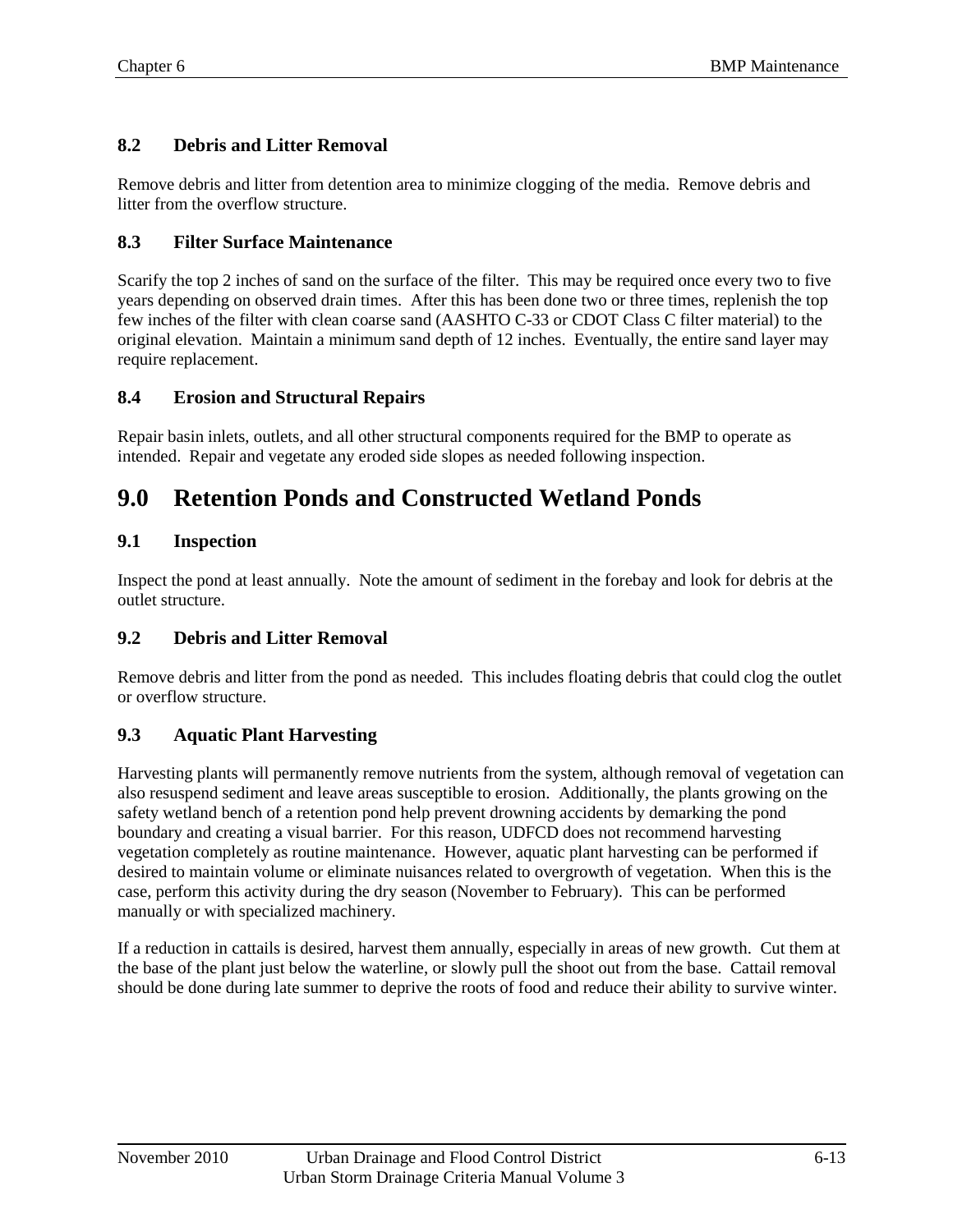#### <span id="page-15-0"></span>**9.4 Mosquito Control**

Mosquito control may be necessary if the BMP is located in proximity to outdoor amenities. The most effective mosquito control programs include weekly inspection for signs of mosquito breeding with treatment provided when breeding is found. These inspections and treatment can be performed by a mosquito control service and typically start in mid-May and extend to mid-September. The use of larvicidal briquettes or "dunks" is not recommended for ponds due to their size and configuration.

#### <span id="page-15-1"></span>**9.5 Sediment Removal from the Forebay**

Weekly mosquito inspections with targeted treatments are frequently less costly and more effective than regular widespread application of insecticide.

Remove sediment from the forebay before it becomes a significant source of pollutants for the remainder of the pond. More frequent removal will benefit long-term maintenance practices. For dry forebays, sediment removal should occur once a year. Sediment removal in wet forebays should occur approximately once every four years or when build up of sediment results in excessive algae growth or mosquito production. Ensure that the sediment is disposed of properly and not placed elsewhere in the pond.

#### <span id="page-15-2"></span>**9.6 Sediment Removal from the Pond Bottom**

Removal of sediment from the bottom of the pond may be required every 10 to 20 years to maintain volume and deter algae growth. This typically requires heavy equipment, designated corridors, and considerable expense. Harvesting of vegetation may also be desirable for nutrient removal. When removing vegetation from the pond, take care not to create or leave areas of disturbed soil susceptible to erosion. If removal of vegetation results in disturbed soils, implement proper erosion and sediment control BMPs until vegetative cover is reestablished.

For constructed wetland ponds, reestablish growth zone depths and replant if necessary.

### <span id="page-15-3"></span>**10.0 Constructed Wetland Channels**

#### <span id="page-15-4"></span>**10.1 Inspection**

Inspect the channel at least annually. Look for signs of erosion.

#### <span id="page-15-5"></span>**10.2 Debris and Litter Removal**

Remove debris and litter as needed.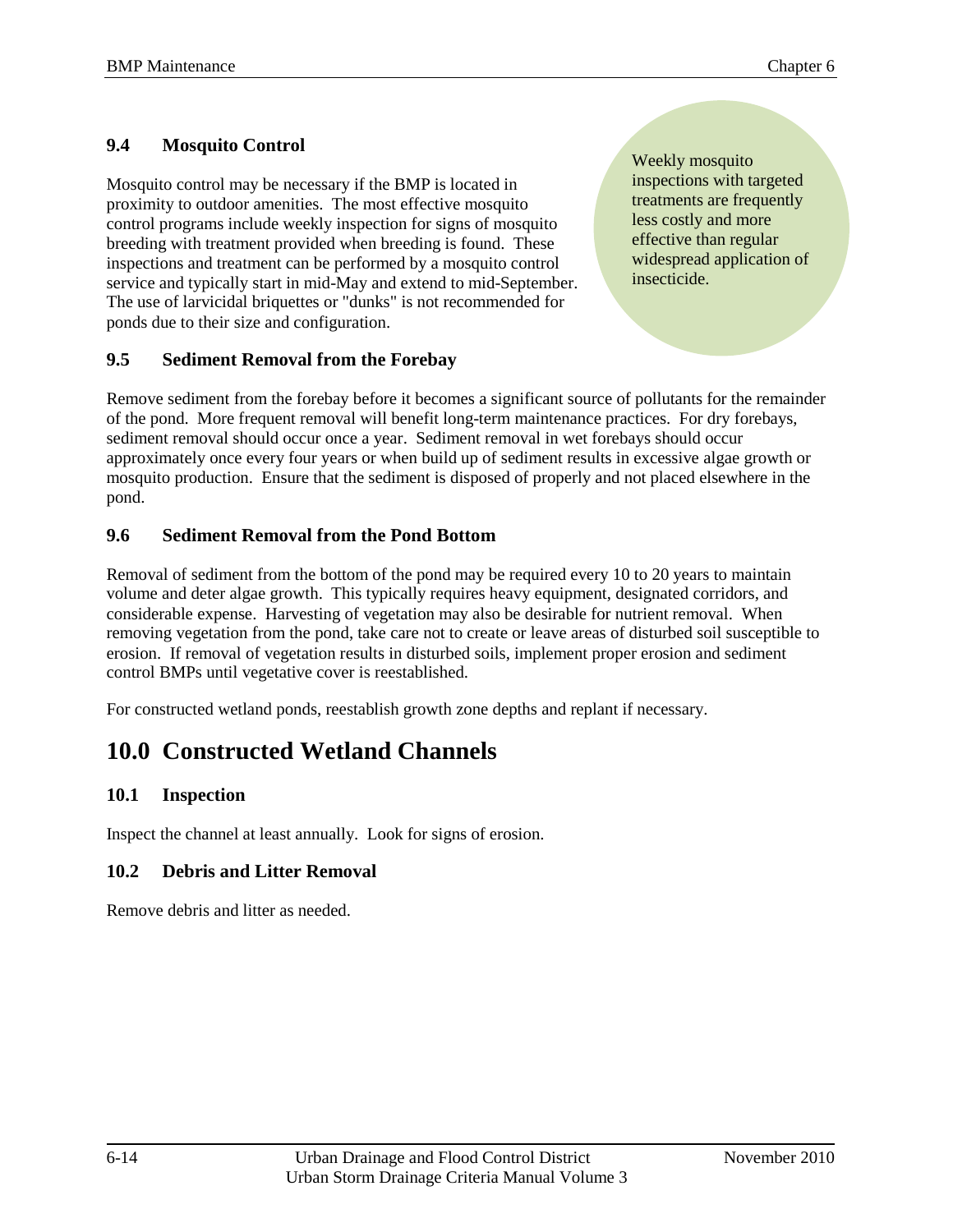#### <span id="page-16-0"></span>**10.3 Aquatic Plant Harvesting**

Harvesting plants will permanently remove nutrients from the system although removal of vegetation can also resuspend sediment and leave areas susceptible to erosion. For this reason, UDFCD does not recommend harvesting vegetation as routine maintenance. However, aquatic plant harvesting can be performed if desired to maintain volume or eliminate nuisances related to overgrowth of vegetation. When this is the case, perform this activity during the dry season (November to February). This can be performed manually or with specialized machinery.

If a reduction in cattails is desired, harvest them annually, especially in areas of new growth. Cut them at the base of the plant just below the waterline, or slowly pull the



**Photograph 6-4**. This broom sweeper will only remove debris from the pavement surface. Broom sweepers are not designed to remove solids from the void space of a permeable pavement. Use a vacuum or regenerative air sweeper to help maintain or restore infiltration through the wearing course.

shoot out from the base. Cattail removal should be done during late summer to deprive the roots of food and reduce their ability to survive winter.

#### <span id="page-16-1"></span>**10.4 Sediment Removal**

If the channel becomes overgrown with plants and sediment, it may need to be graded back to the original design and revegetated. The frequency of this activity is dependent on the site characteristics and should not be more than once every 10 to 20 years.

### <span id="page-16-2"></span>**11.0 Permeable Pavement Systems**

The key maintenance objective for any permeable pavement system is to know when runoff is no longer rapidly infiltrating into the surface, which is typically due to void spaces becoming clogged and requiring sediment removal. This section identifies key maintenance considerations for various types of permeable pavement BMPs.

#### <span id="page-16-3"></span>**11.1 Inspection**

Inspect pavement condition and observe infiltration at least annually, either during a rain event or with a garden hose to ensure that water infiltrates into the surface. Video, photographs, or notes can be helpful in measuring loss of infiltration over time. Systematic measurement of surface infiltration of pervious concrete, Permeable Interlocking Concrete Pavers (PICP), concrete grid pavement, and porous asphalt<sup>[1](#page-16-4)</sup> can be accomplished using ASTM C1701 Standard Test Method for Infiltration Rate of In Place Pervious Concrete.

 $\overline{a}$ 

<span id="page-16-4"></span><sup>&</sup>lt;sup>1</sup> Porous asphalt is considered a provisional treatment BMP pending performance testing in Colorado and is not included in this manual at the present time.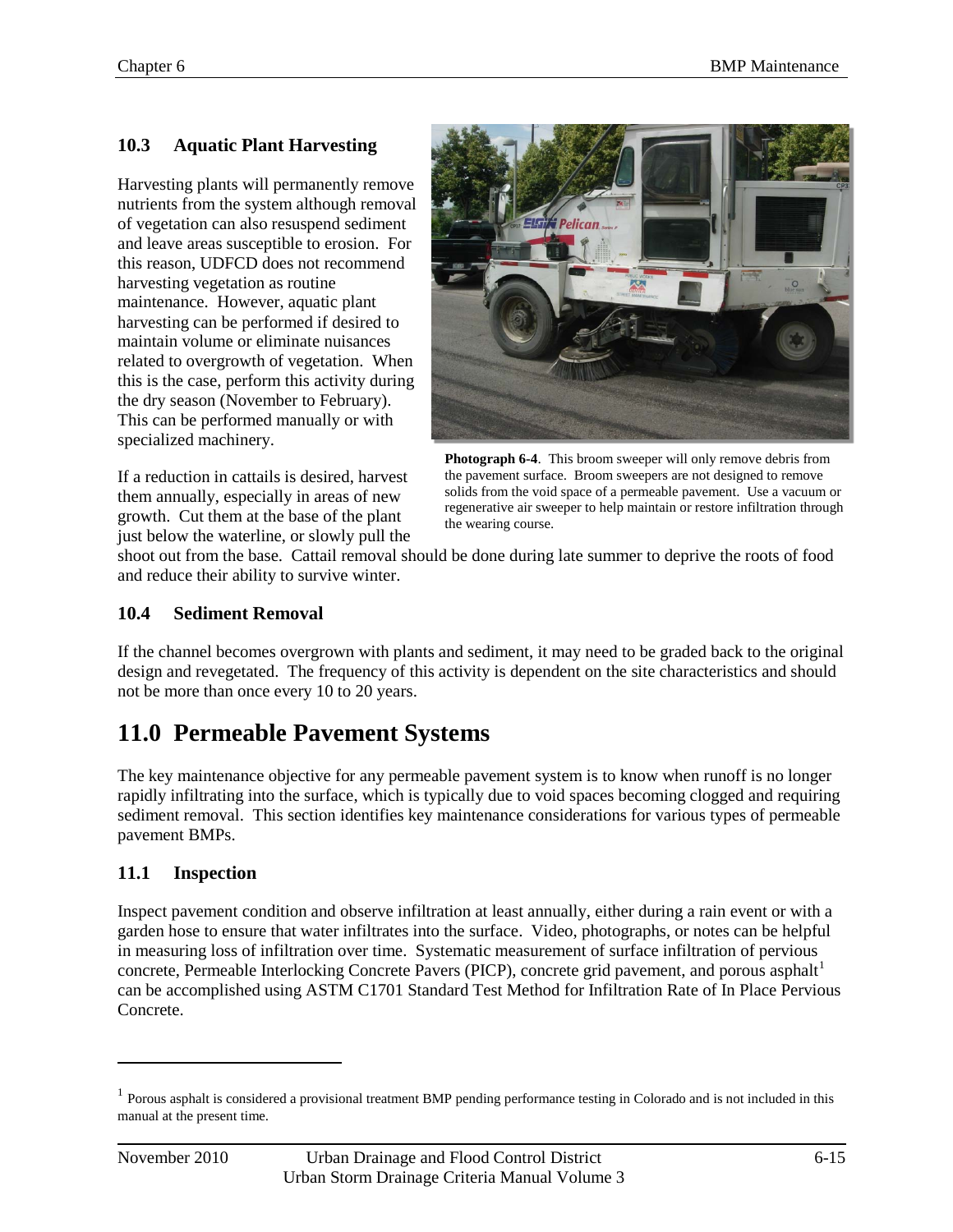#### <span id="page-17-0"></span>**11.2 Debris Removal, Sweeping, and Vacuuming**

- **All Pavements:** Debris should be removed, routinely, as a source control measure. Typically, sites that require frequent sweeping already plan for this activity as part of their ongoing maintenance program. For example, a grocery store may sweep weekly or monthly. Depending on the season, city streets also may have a monthly plan for sweeping. This is frequently performed with a broom sweeper such as the one shown in Photo 6-4. Although this type of sweeper can be effective at removing solids and debris from the surface, it will not remove solids from the void space of a permeable pavement. Use a vacuum or regenerative air sweeper to help maintain or restore infiltration. If the pavement has not been properly maintained, a vacuum sweeper will likely be needed.
- **PICP, Concrete Grid Pavements (with aggregate infill), Pervious Concrete, and Porous**  Asphalt<sup>1</sup>: Use a regenerative air or vacuum sweeper after any significant site work (e.g., landscaping) and approximately twice per year to maintain infiltration rates. This should be done on a warm dry day for best results. Do not use water with the sweeper. The frequency is site specific and inspections of the pavement may show that biannual vacuuming is more frequent than necessary. After vacuuming PICP and Concrete Grid Pavers, replace infill aggregate as needed.

#### <span id="page-17-1"></span>**11.3 Snow Removal**

In general, permeable pavements do not form ice to the same extent as conventional pavements. Additionally, conventional liquid treatments (deicers) will not stay at the surface of a permeable pavement as needed for the treatment to be effective. Sand should not be applied to a permeable pavement as it can reduce infiltration. Plowing is the recommended snow removal process. Conventional plowing operations should not cause damage to the pavements.

- **PICP and Concrete Grid:** Deicers may be used on PICP and grid pavers; however, it may not be effective for the reason stated above. Sand should not be used. If sand is accidently used, use a vacuum sweeper to remove the sand. Mechanical snow and ice removal should be used.
- **Pervious Concrete:** Do not use liquid or solid deicers or sand on pervious concrete. Deicers can damage the concrete and sand will reduce infiltration. Mechanical snow and ice removal should be used.
- **Porous Asphalt<sup>[2](#page-17-3)</sup>:** Use liquid or solid deicers sparingly; mechanical snow and ice removal is preferred. Do not apply sand to porous asphalt.

#### <span id="page-17-2"></span>**11.4 Full and Partial Replacement of the Pavement or Infill Material**

**PICP and Concrete Grid:** Concrete pavers, when installed correctly, should have a long service life. If a repair is required, it is frequently due to poor placement of the paver blocks. Follow industry guidelines for installation and replacement after underground repairs.

If surface is completely clogged and rendering a minimal surface infiltration rate, restoration of surface infiltration can be achieved by removing the first  $\frac{1}{2}$  to 1 inch of soiled aggregate infill

 $\overline{a}$ 

<span id="page-17-3"></span> $2$  Porous asphalt is considered a provisional treatment BMP pending performance testing in Colorado and is not included in this manual at the present time.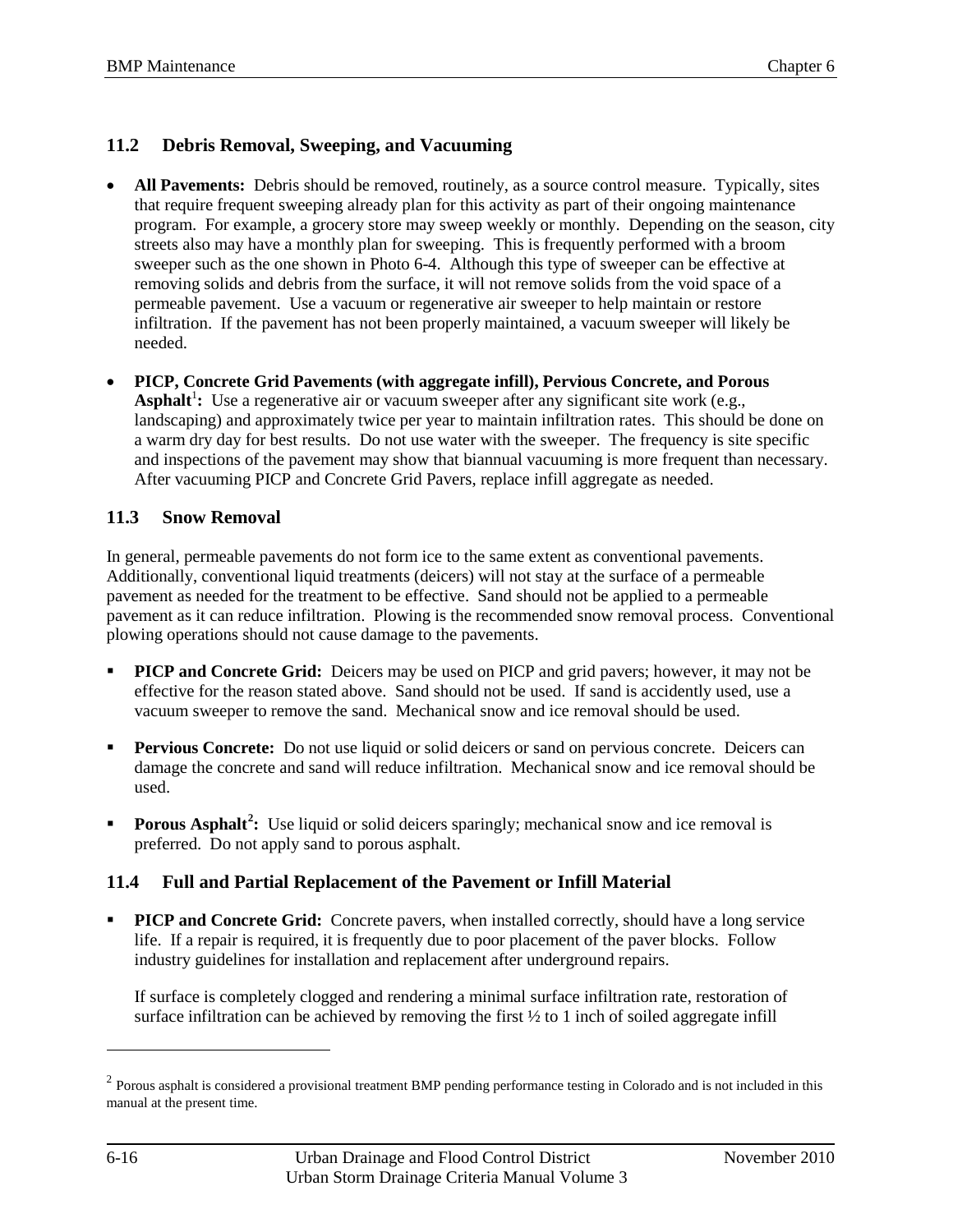material with a vacuum sweeper. After cleaning, the openings in the PICP will need to be refilled with clean aggregate infill materials. Replacement of the infill is best accomplished with push brooms.

- **Porous Gravel:** Remove and replace areas of excessive wear or reduced infiltration as needed. The frequency is dependent on site characteristics including site uses, vegetation, and materials.
- **Pervious Concrete:** Partial replacement of pervious concrete should be avoided. If clogged, power washing or power blowing should be attempted prior to partial replacement because saw cutting will cause raveling of the concrete. Any patches should extend to existing isolated joints. Conventional concrete may be used in patches, provided that 90 percent of the original pervious surface is maintained.
- **Reinforced Grass:** Remove and replace the sod cover as needed to maintain a healthy vegetative cover or when the sod layer accumulates significant amount of sediment (i.e.,  $>1.5$  inches). Maintenance and routine repairs should be performed annually, with sod replacement approximately every 10 to 25 years. When replacing sod, use a high infiltration variety such as sod grown in sandy loam.
- **Porous Asphalt<sup>[3](#page-18-3)</sup>:** Conventional asphalt may be used in patches, provided that 90 percent of the original permeable surface is maintained.

# <span id="page-18-0"></span>**12.0 Underground BMPs**

Maintenance requirements of underground BMPs can vary greatly depending on the type of BMP. Frequent inspections (approximately every three months) are recommended in the first two years in order to determine the appropriate interval of maintenance for a given BMP. This section provides general recommendations for assorted underground BMPs. For proprietary devices, the manufacturer should provide detailed maintenance requirements specific for the BMP.

#### <span id="page-18-1"></span>**12.1 Inspection**

- **All Underground BMPs:** Inspect underground BMPs at least quarterly for the first two years of operation and then twice a year for the life of the BMP, if a reduced inspection schedule is warranted based on the initial two years. Specifically look for debris that could cause the structure to bypass water quality flows. Strong odors may also indicate that the facility is not draining properly. Inspection should be performed by a person who is familiar with the operation and configuration of the BMP.
- **Inlet Inserts:** Inspect inlet inserts frequently; at a minimum, inspect after every storm event exceeding 0.6 inches. Removal of flow blocking debris is critical for flood control.

#### <span id="page-18-2"></span>**12.2 Debris Removal, Cartridge Replacement, and Vacuuming**

**• All Underground BMPs:** Follow the manufacturer's recommended maintenance requirements and remove any flow blocking debris as soon as possible following inspection.

 $\overline{a}$ 

<span id="page-18-3"></span> $3$  Porous asphalt is considered a provisional treatment BMP pending performance testing in Colorado and is not included in this manual at the present time.